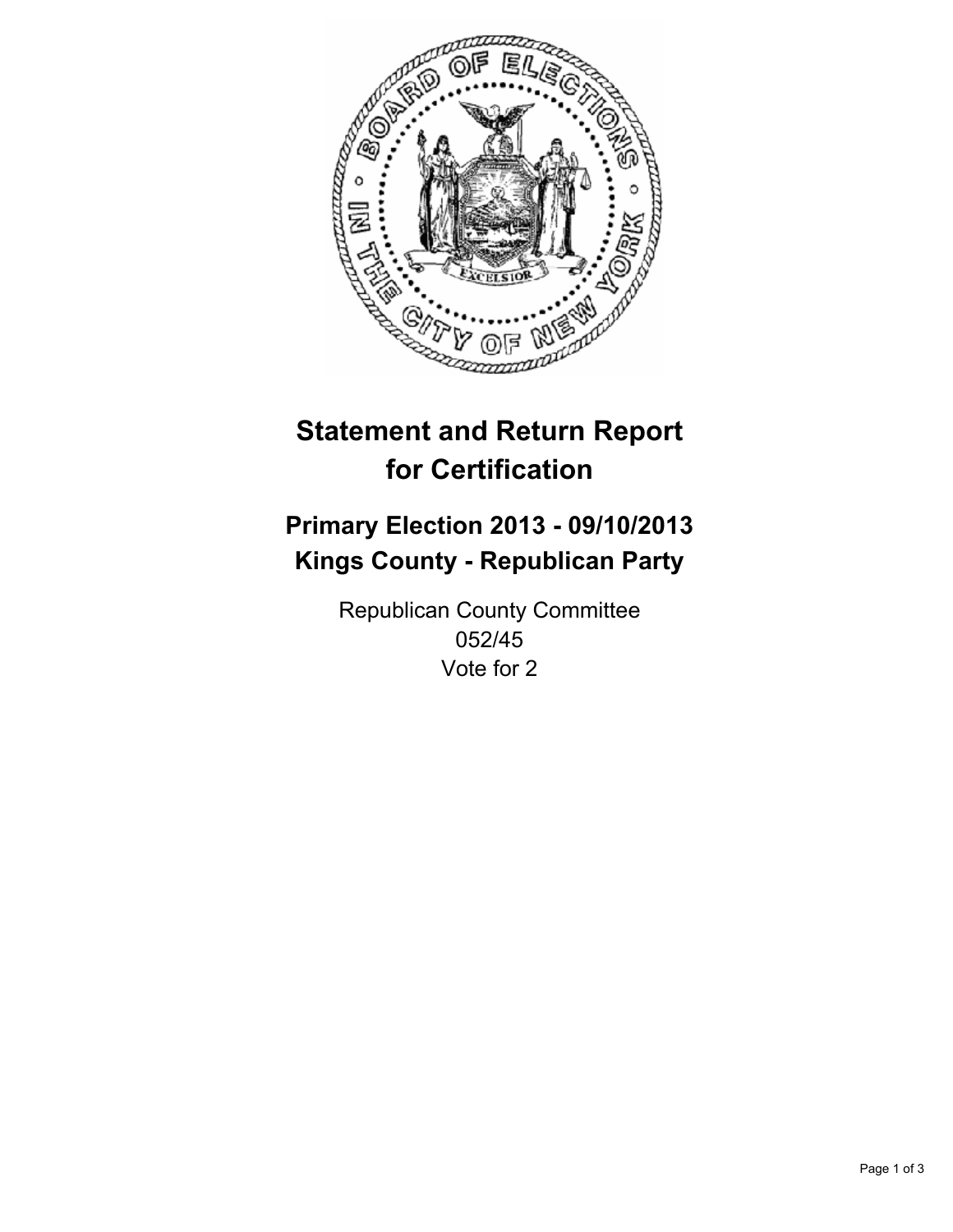

## **Assembly District 45**

| <b>Total Votes</b>   |          |
|----------------------|----------|
|                      | 5        |
| DORA PAIS            |          |
| RITA M. MAZUR        | O        |
| ALEKSANDR M. PEVZNER |          |
| NATALYA PEVZNER      | 3        |
| AFFIDAVIT            | $\Omega$ |
| SPECIAL PRESIDENTIAL | 0        |
| <b>FEDERAL</b>       | 0        |
| ABSENTEE/MILITARY    | 0        |
| <b>EMERGENCY</b>     | 0        |